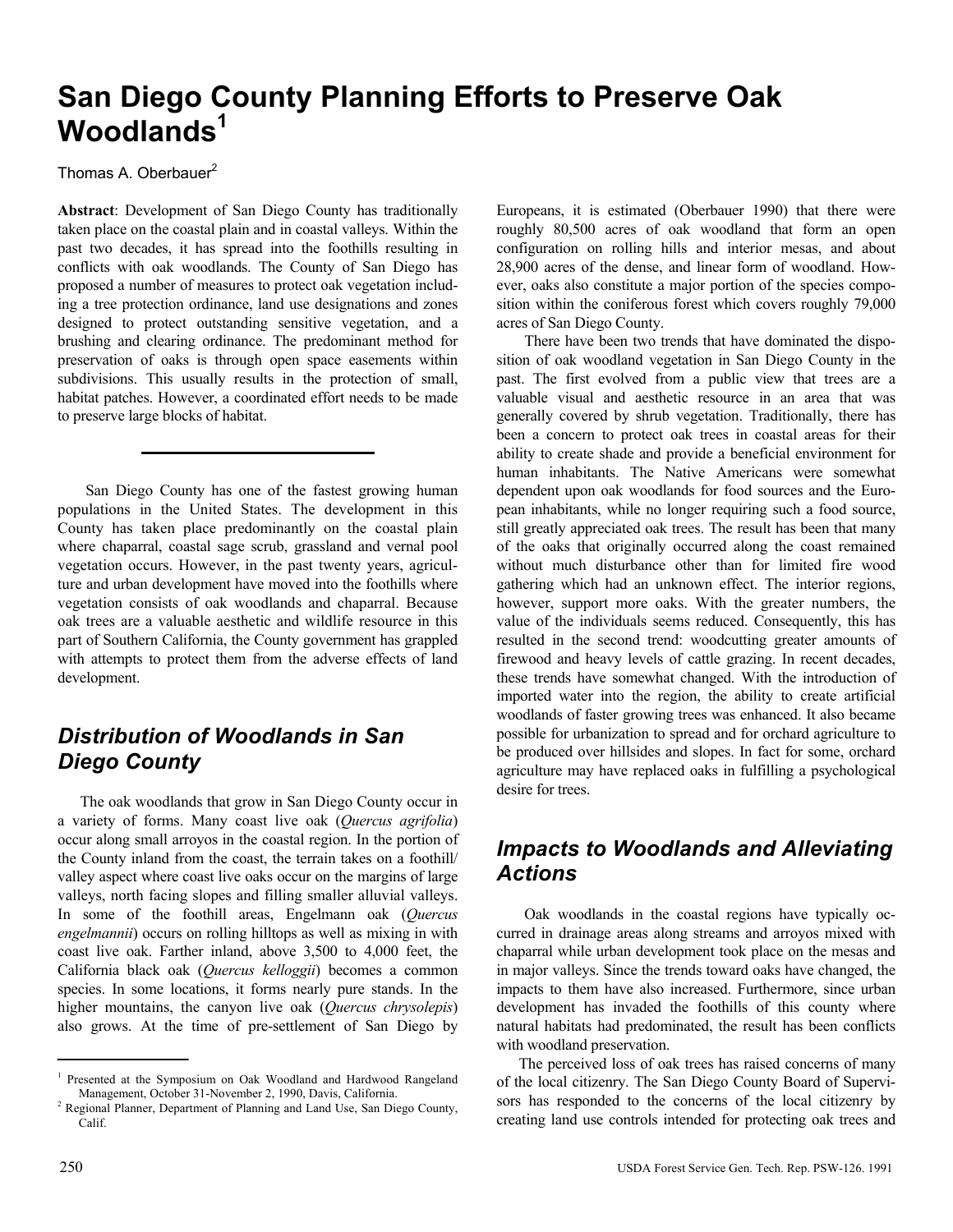woodlands. These have included policies in the Conservation Element of the General Plan and special zones. Additional state regulations such as the California Environmental Quality Act (CEQA) (1990) require the consideration of impacts on sensitive habitats which in the San Diego region include oak woodlands. However, the overall effect of these regulations has been a piecemeal approach to the preservation and protection of oak trees. Individual subdivisions are frequently approved with small open space or conservation easements that are dedicated to the County. These easements may preserve individual or even a clusters of trees, but they are not likely to preserve the oak woodland habitat as a viable wildlife area or corridor. In addition, a number of the woodland areas "protected" as open space are likely to eventually succumb to stress and damage from road and building construction close to their root systems. The urbanization of the foothills also results in increased levels of road construction. The majority of the roads in the foothills traverse drainages due to the topographic factors which facilitate construction. As the foothills develop, the expansion of the road system results in a significant loss of linear woodland habitat.

At this point in time, roughly 5-6 percent of the major areas of oak woodland are known to have been directly lost due to agricultural clearing and urbanization, but the figure of impacts may be greater due to the lack of complete data for historic periods. Furthermore, a significant percentage of the oak woodlands that occur in San Diego County have been grazed heavily by cattle for the last 200 years. Much of these areas now support little understory of vegetation; this has reduced the viability of the woodlands as habitat. Continued heavy grazing reduces oak reproduction since no young trees survive the grazing. The areas in which this problem is most prevalent are the rolling hills and mesas in the foothill and lower mountain slopes. The woodlands that occur in a linear fashion along narrow stream courses and drainage bottoms and those on steep lands may still support understory habitat and reproduction due to the lack of access by grazing animals.

The major effect of development in oak woodlands in this County is still increasing as it spreads through the foothills, engulfing all lands that are outside of the ownership of the Cleveland National Forest and California State Parks system. Major subdivisions in areas such as Valley Center, Ramona, and Alpine frequently result in the loss of oaks.

# **COUNTY PLANNING**

The following are some case histories of measures attempted by the County of San Diego to regulate the destruction of oak woodlands.

#### *Tree Protection Ordinance*

In the mid-1970s, a proposal was created to adopt a tree ordinance into the Code of regulations of the County of San Diego. This ordinance would have designated trees as a protected status. Protected trees were to be defined as "Heritage trees"; this included trees specifically designated by the Board of Supervisors. The tree ordinance would have required the acquisition of a permit to cut more than a small percentage of protected trees per year. The ordinance also had provisions for replacement of the trees allowed to be removed. Trees that were not designated as Heritage Trees would not have had limitations on their removal, though CEQA would have still regulated protection of such trees when development was proposed. Due to concerns raised by backcountry residents and the agricultural community regarding the perceived restrictions of their property rights, the tree ordinance was not adopted in the County. The overall issue and pitfalls of utilizing ordinances to preserve trees have been well discussed by Rossi (1990).

#### *Resource Conservation Areas*

In the late 1970s, the Resource Conservation Area proposal was initiated by a task force working to create the Conservation Element to the state required San Diego County General Plan. The Conservation Element identified the need for special designation of particularly outstanding natural resources in the county. In 1979, the Resource Conservation Area was designed as an overlay designation, adopted as part of the Conservation Element.

Implementation of the Resource Conservation Area program was originally designed to be carried out in a phased manner beginning with mapping the outstanding natural areas and including adoption of those areas by the County Board of Supervisors in a formal hearing. Additional phases were to include the application of land use designations and special zoning regulations such as the Impact Sensitive designation and Sensitive Resource Regulator. Other phases involved careful consideration of the sensitive resources during the application of subdivisions and outright purchase. The criteria for creation of biological Resource Conservation Areas included locally important vegetation resources including oak and riparian woodlands in continuous drainage patterns or large patches. The Impact Sensitive land use designation is usually utilized for areas of woodland within floodplains but is also applied to upland areas. It requires parcel sizes based on slope ranging from minimums of four to twenty acres.

In the late 1970s, the County of San Diego also adopted the "Sensitive Resource Area Regulations" that could be applied through the zoning process to Resource Conservation Areas. This process also required a decision by the San Diego County Board of Supervisors during a noticed public hearing. The essence of the Sensitive Resource Area Regulations was that properties so zoned would require an administrative permit from the Director of the Department of Planning and Land Use,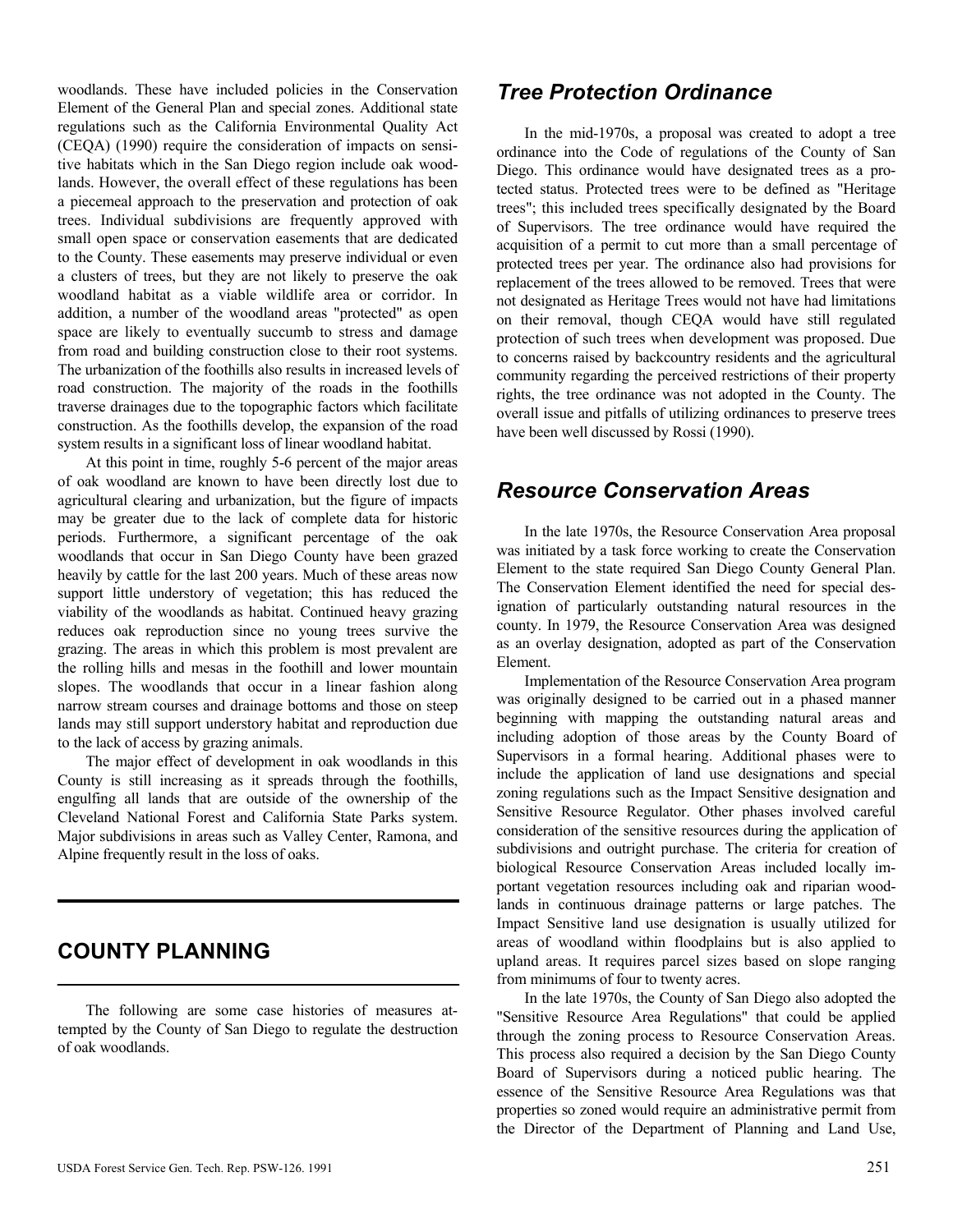including environmental review under CEQA, before undertaking vegetation disturbances. Therefore, the intent was that before sensitive habitat could be cleared, it would be necessary for the impacts of that clearing to be mitigated. The Sensitive Resource Area Regulations were applied to some vernal pool habitat in the Otay Mesa Area and to an oak woodland filled canyon northwest of Ramona. This canyon also contained a golden eagle nest site and a 50 foot waterfall. Again, concern for property rights made the application of these regulations controversial.

Shortly after the application of these regulations to the canyon area, the political composition of the Board of Supervisors shifted and the Board acted not only to remove the Sensitive Resource Area Regulations from this canyon, but also from the County zoning ordinance. The Director of Planning was later forced to resign and the Sensitive Resource Area Regulations were cited as one of the reasons.

At the present time, Resource Conservation Areas drawn up by planning staff have been applied to the majority of outstanding habitats in the western part of San Diego County through the community planning process (San Diego County General Plan, Part X Conservation Element 1990). They occur over substantial areas of oak woodland habitats in upland areas and on major oak woodlands along stream courses. In 1988, a large Resource Conservation Area was applied to the Palomar Mountain region as well as the Mesa Grande area where expanses of Engelmann, coast live and California black oaks exist. In 1991, Resource Conservation Areas are proposed for application to areas within and surrounding Cuyamaca Rancho State Park.

Though the Sensitive Resource Area Regulator has been removed from the San Diego County zoning ordinance (Zoning Ordinance, San Diego County 1990), Resource Conservation Areas still stand as an indication of areas that are considered outstanding natural resources by the County of San Diego. Discretionary permits which require County approval are evaluated carefully in these areas. In addition, the Parks and Wildlife Bond Act that was approved by the voters of California in 1988 contained specific provisions to provide funding for acquisition of San Diego County Resource Conservation Areas. In 1989, a portion of that funding was used to acquire more than 200 acres of Volcan Mountain near Julian. The property acquired supports pure stands of the California black oak (*Quercus kelloggii*) and open meadows.

## *Brushing and Clearing Ordinance*

During the mid-1980s, several large areas of San Diego County were brushed and cleared under the guise of agriculture and to avoid environmental review when applying for development approval. Due to concerns by the public, the San Diego County Board of Supervisors adopted a brushing and clearing ordinance in 1989. This ordinance establishes a procedure to issue notices of violation if a property has been cleared of its native vegetation including chaparral, coastal sage scrub and oak woodlands. Exemptions are granted for lands that are

smaller than ten acres in size, lands for which a brushing and clearing permit has been granted after environmental review and lands on which an agricultural exemption has been granted. Agricultural exemptions may be granted if the owner signs a statement certifying intent to develop the property to agriculture within one year and maintaining that use for five years. The penalties of the brushing and clearing ordinance may include fines of \$1,000 per day and may be grounds for denial of all discretionary permits on the property for five years. The violation is also recorded on the property and can be removed only when the Planning Director and Board of Supervisors determine it is no longer in violation. Since the adoption of this ordinance, a number of violations have been issued including one where a major oak and riparian woodland was clearcut and one where oaks were heavily impacted by bulldozing beneath their canopies. However, the penalty phases are still in the process of being tested.

# *Offsite Mitigation*

The County of San Diego is currently investigating a number of procedures for offsite mitigation of woodland or other habitat loss. While there has not yet been a coordinated procedure which San Diego County utilizes for offsite mitigation measures, there have been a few cases in which mitigation measures for development involved the preservation of offsite habitat. In particular, the County itself proposes to purchase offsite woodlands to mitigate the loss of oaks to several proposed landfills. Other options for offsite mitigation include "mitigation land banking" and the use of Land Trusts.

Mitigation land banking has a number of advantages and disadvantages. The advantages are that mitigation can take place in advance of project construction since the mitigation site would already be secured. Another advantage is that negotiating and establishment of mitigation in advance of project proposals provides the opportunity to implement mitigation in a timeframe not controlled by the deadlines of the development. In some cases, the initiation of a land bank planning effort may stimulate the development of local goals for habitat protection, enhancement and creation. They also must involve all of the appropriate local, state and federal agencies and private parties which can force conflict resolution. Another advantage is that a mitigation land bank formal agreement can be used to ensure commitment and establish responsibility for follow-up evaluation and adjustments in the bank management plan if the desired outcome is not achieved. Reduction in Federal permit processing time is another benefit because Federal and State agencies would have already concurred with the appropriateness of a mitigation banking procedure. It also has a benefit of public recognition of the importance of mitigation actions.

The first of the potential disadvantages may be the reduction in quality of project planning. A major risk associated with mitigation land banking is the possibility that bank credits would be used before all other means of avoiding impacts are exhausted. In reality, the only true mitigation is avoidance. A second major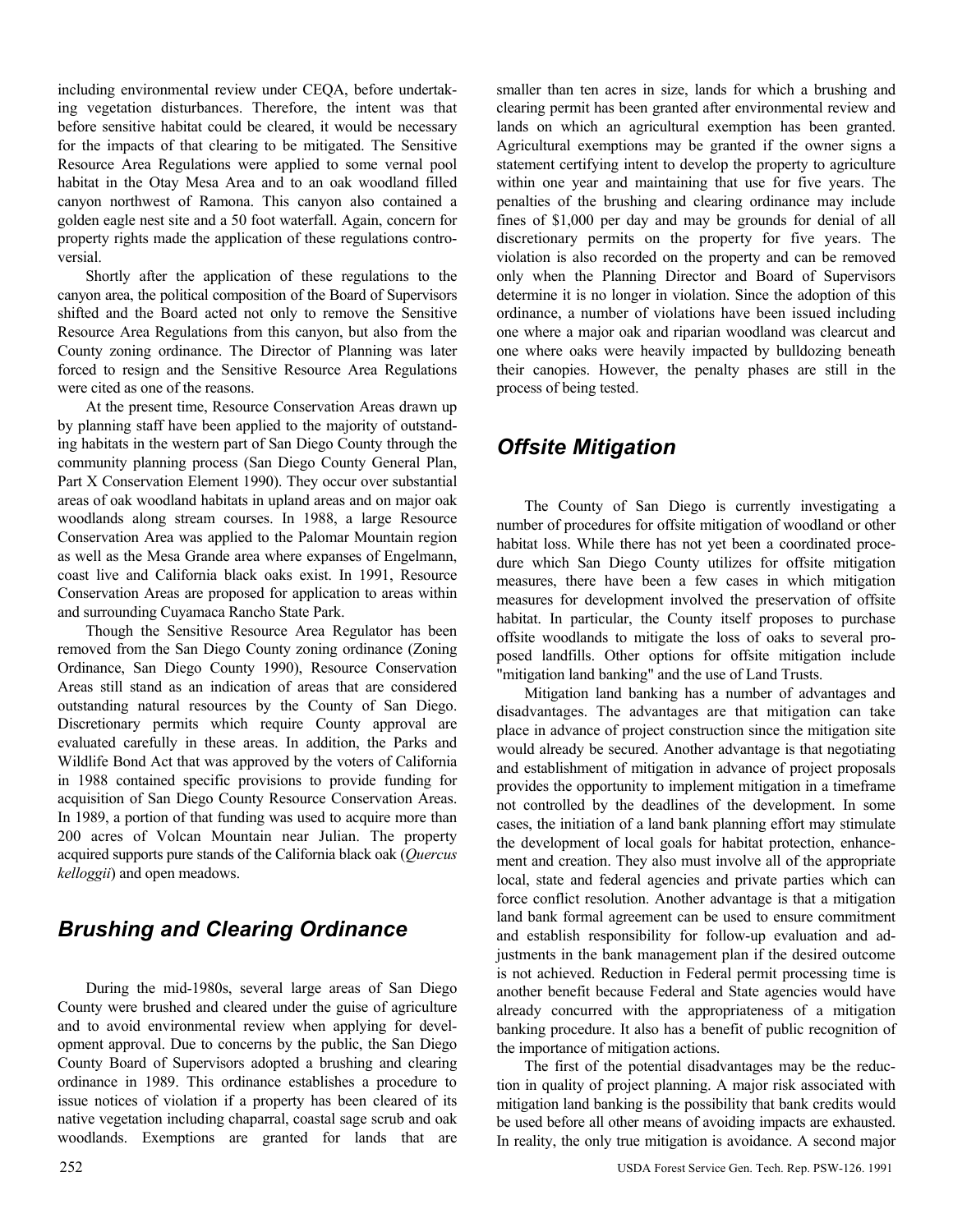disadvantage of mitigation banking is that it results in a net loss in habitat. Unless mitigation land banks involve habitat creation or restoration, which are still technically unproven concepts in San Diego County, mitigation banks represent a net loss in habitat if they result in the preservation of one habitat to "compensate" for the loss of another. Another potential problem is that there is no guarantee that all of the species lost at a project site will occur at a mitigation bank site. In highly developed areas, land available for offsite mitigation projects may be very limited and high in cost. This can result in mitigation banks that are located a considerable distance from development and a decreased availability of mitigation areas for other developers who are planning projects near land banks. Still, with all of its disadvantages, mitigation banking may assist in the creation of large blocks of sensitive woodland habitat rather than patchy mosaics of preserves.

#### *Analysis of Regulatory Cases*

In practice, the predominant method of protecting oaks in the County of San Diego is through the regulatory process of subdividing land or approval of use permits for development. Under CEQA, all discretionary projects, those that are not allowed by right but which require a decision for approval by an agency, must be evaluated for potential environmental impacts. This includes all permits such as subdivision approvals, special and major use permits, and grading permits and variances, but does not include ministerial permits such as building permits.

Under the California Environmental Quality Act, environmental impacts that are considered significant must be mitigated. In addition, in response to citizen ballot measures in 1989 the County of San Diego adopted and in 1990 amended the Resource Protection Ordinance (RPO) to deal with adverse development.

Under RPO and CEQA, oak woodland habitats are considered to be sensitive so that projects proposing to develop land containing them need to include mitigation measures. In most cases, these mitigation measures involve the dedication of the land to the County or a third party group as an open space easement. An attempt is made to connect these easements as linear corridors, in the case of woodlands along drainage bottoms, or in blocks, for woodlands on slopes and mesas. The disadvantages with this process are that open space easements may end up as "postage stamp preserves" rather than biologically viable habitats. Such preserves are inefficient and poorly able to protect woodland resources in perpetuity. They are likely to be affected by impacts from the surrounding developed uses and by an inability to control illegal activities such as clearing of the understories. Postage stamp preserves result from the fact that the creation of open space easements are often the result of political decisions rather than biological tenets. The area of an open space easement is frequently a compromise between the desires of an applicant, the staff recommendation, and the tolerance of the political decision makers. Such compromises may not take into account the need for "buffers" to insure the preservation of individual trees or adjacent, non-woodland habitat necessary to maintain woodlands as viable habitats. Oaks are often preserved as specimen trees because they are commonly considered valuable only for their aesthetic features rather than their habitat value.

An additional disadvantage of utilizing open space easements is that they are frequently dedicated to the agency that approves them, such as the County of San Diego. While their initial dedication may be the result of a need to mitigate the environmental impacts of a development proposal, it only takes a passing motion to vacate them. Once vacated, the mitigation measure that fulfilled the requirements of CEQA to mitigate the impacts of a development is removed. In reality, this should also mean that the project can no longer be approved, but it is not likely that an approved and built subdivision would ever be removed if a mitigative open space easement was vacated.

Another disadvantage of utilizing open space easements or any type of mitigation measure is the need to assure the maintenance of that measure in perpetuity. While CEQA (Sec. 21081.6) requires that mitigation monitoring be included in project approval by public agencies, it has been poorly implemented by most agencies. In addition, when an open space easement is approved, if it is later violated, the mitigation issue would have to be reopened.

Finally, the fire management issue can be a problem. Placement of open space easements within a subdivision or some other type of development creates a potentially hazardous fire condition. Fire protection requirements and areas to be cleared around structures are under the control of fire protection agencies. The use of open space easements may be an inappropriate approach to mitigate impacts to woodland vegetation in a development that should not be approved in the first place. Such developments may eventually degrade the woodland resource due to the need for fire controls at a later time.

### **STEWARDSHIP OF OWNING OAK WOODLANDS**

To a number of landowners, oak woodlands are considered an attribute. Some capitalize on their value, particularly when developing residential development surrounding golf courses. The majority of landowners who propose to subdivide land are also willing to place the woodlands into open space. However, as the foothill regions become more developed and larger areas of woodland are encountered, the value of the oaks to property owners appears to diminish in some cases. There have been identified cases in San Diego County where owners purposely cleared the oaks from their property. While owners are willing to protect portions of oak woodlands on property, if the entire property is covered with trees, the situation becomes more problematic. Property owners may be willing to conform to